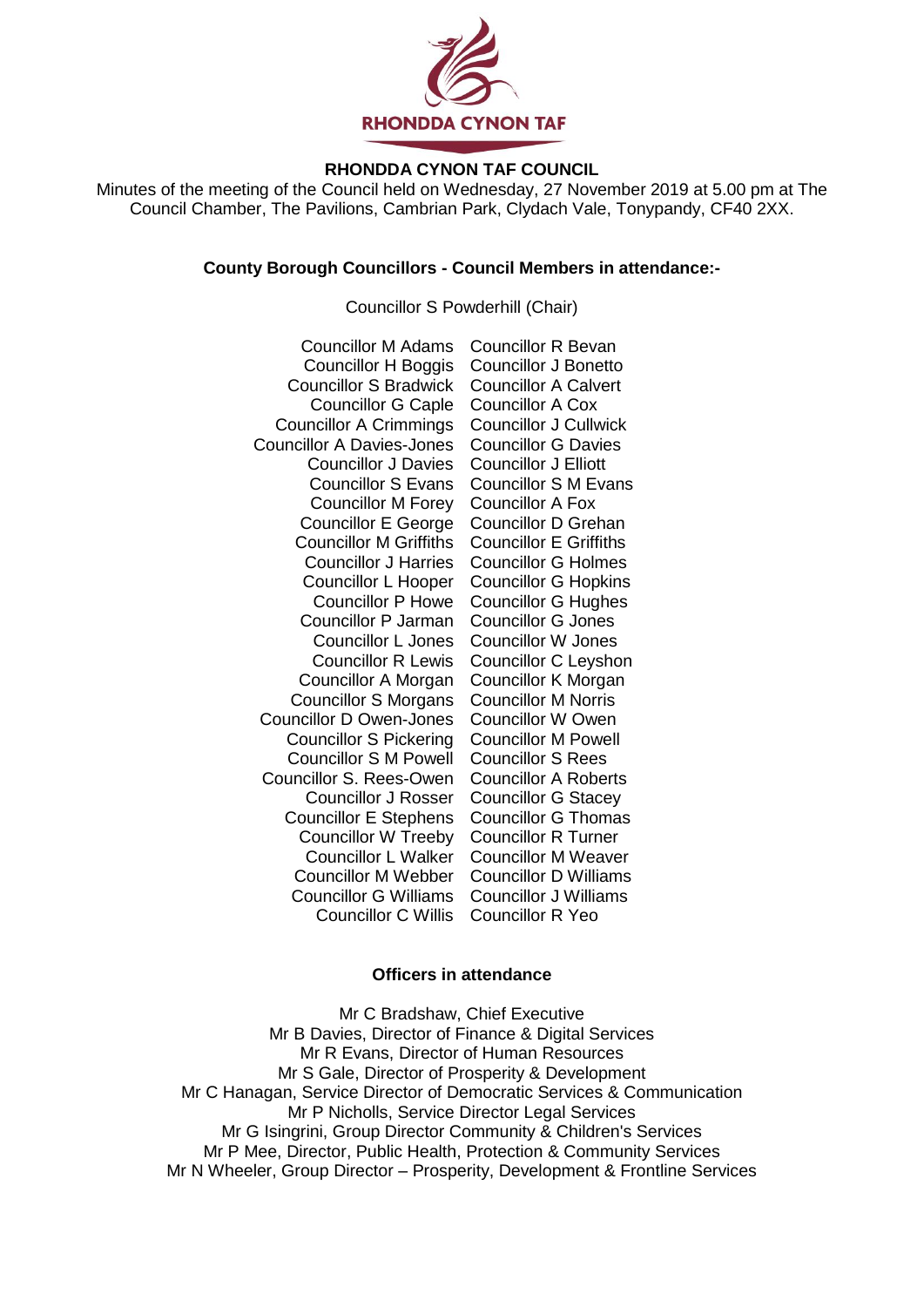# **79 Apologies**

Apologies for absence were received from County Borough Councillors S. Belzak, J. Brencher, A. Chapman, L. De Vet, M. Diamond, M. Fidler Jones, H. Fychan, J. James, K. L. Jones, W. Lewis, M. Tegg, E. Webster and T. Williams.

# **80 Declaration of Interest**

In accordance with the Council's Code of Conduct, the following declarations of interest were made pertaining to the agenda:-

# **Item 11 – Shared Community –Model Charter Revisions**

- County Borough Councillor J Bonetto declared the following personal interest – "Member of Taffs Well/Nantgarw Community Council"
- County Borough Councillor Dan Owen-Jones declared the following personal interest – "Member of Tonyrefail Community Council"
- County Borough Councillor D Grehan declared the following personal interest – "Member of Tonyrefail Community Council"
- County Borough Councillor A Davies-Jones declared the following personal interest – "Member of Tonyrefail Community Council"
- County Borough Councillor M J Powell declared the following personal interest – "Member of Pontypridd Town Council"
- County Borough Councillor S Powell declared the following personal interest– "Member of Llantrisant Community Council"
- County Borough Councillor S Powderhill declared the following personal interest– "Member of Pontypridd Town Council"
- County Borough Councillor L Walker declared the following personal interest – "Member of Llantwit Fardre Community Council"
- County Borough Councillor G Stacey declared the following personal interest– "Member of Llantwit Fardre Community Council"
- County Borough Councillor G Hopkins declared the following personal interest – "Member of Llanharan Community Council"
- County Borough Councillor R Turner declared the following personal interest– "Member of Llanharan Community Council"
- County Borough Councillor M Griffiths declared the following personal interest – "Member of the Pontyclun Community Council"
- County Borough Councillor A Roberts declared the following personal interest – "Member of the Gilfach Goch Community Council"
- County Borough Councillor W Owen declared the following personal interest – "Member of the Llanharry Community Council"

# **81 Announcements**

- The Deputy Leader sought Members' support for donations to help raise money for the charity "Friends of the Animals Wales by purchasing calendars which are on sale for the cause.
- The Deputy Leader wished to congratulate Emma and Andy Wilkins on the recent birth of their daughter, likewise to Rachel James on the birth of her daughter;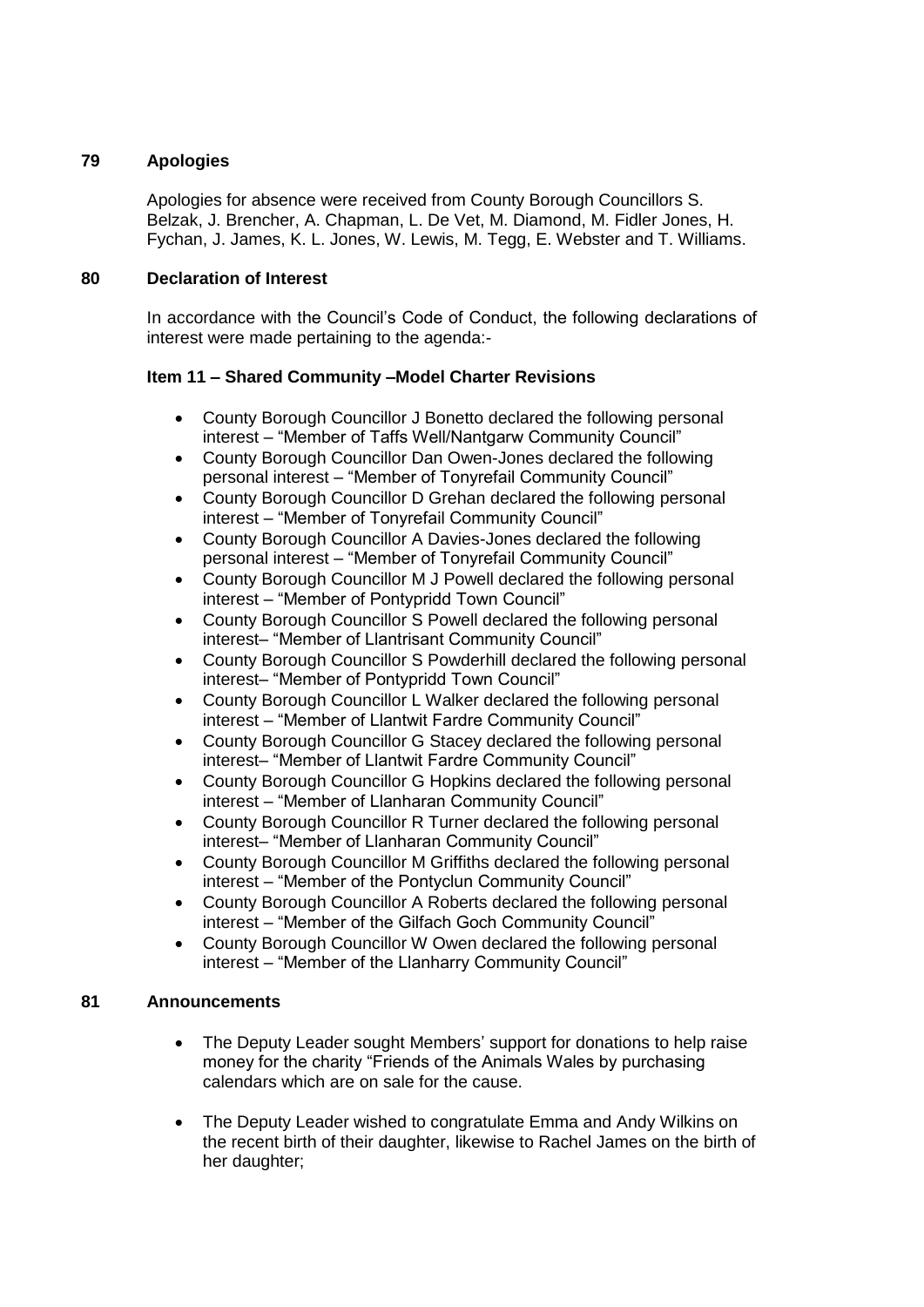- The Deputy Leader paid tribute to Rob Griffiths, site supervisor, who would shortly be retiring from the Authority and expressed her gratitude, on behalf of all Members for his long term service.
- County Borough Councillor K Morgan wished to pay tribute to an environmentally conscious citizen, Mr M Jenkins, for his recycling efforts in the community and for raising awareness of the issues via social media. Councillor Morgan referred to specific areas within her ward where Mr Jenkins has concentrated his recycling efforts such as Aberdare Park, Dare Valley Country Park and St John's Baptist School in Cwmdare.
- On behalf of County Borough Councillor M Tegg, County Borough Councillor D Owen-Jones praised the work of 'Lindsay Leg Club Foundation', which provides on-going care for residents with leg problems on a weekly basis in Trebanog. It was stated that Councillor Tegg formed the Committee and is the current Chair, which now has over 100 members. Last year the work received national recognition and it was noted that on behalf of the Mayor a letter recognising the good work would be sent to the organisation.

## **82 Minutes**

Full Council **RESOLVED** to approve the minutes of the 23rd October 2019 as an accurate reflection of the meeting subject to the following amendment:-

Minute  $70$  (3) – Minute to read – "since that date the funding has changed from Vibrant and Viable Places to targeted TRI funding"

#### **83 Statements**

Statement of the Leader of the County Borough, County Borough Councillor A Morgan – Revenue Budget Consultation

The Leader advised Members that following the announcement of the General Election, the Welsh Government Settlement to Local Government has been delayed resulting in the Revenue Budget Consultation for this Council process being a staged approach. The first high-level phase is already underway with the deadline on the 16<sup>th</sup> December 2019 proving challenging due to the Election. Phase two will commence in January/February 2020.

The Leader reported that Members were advised that there was uncertainty due to the delay in the announcement of the provisional Local Government Settlement from Welsh Government and both Council and Cabinet meetings would be rescheduled as appropriate to meet the Statutory deadline before the 11th March 2020.

# **84 Members' Questions**

**1. Question from County Borough Councillor M. Forey to the Cabinet Member for Cabinet Member for Environment, Leisure & Heritage Services, County Borough Councillor A. Crimmings:**

"Could the Cabinet Member please outline how this Council is supporting a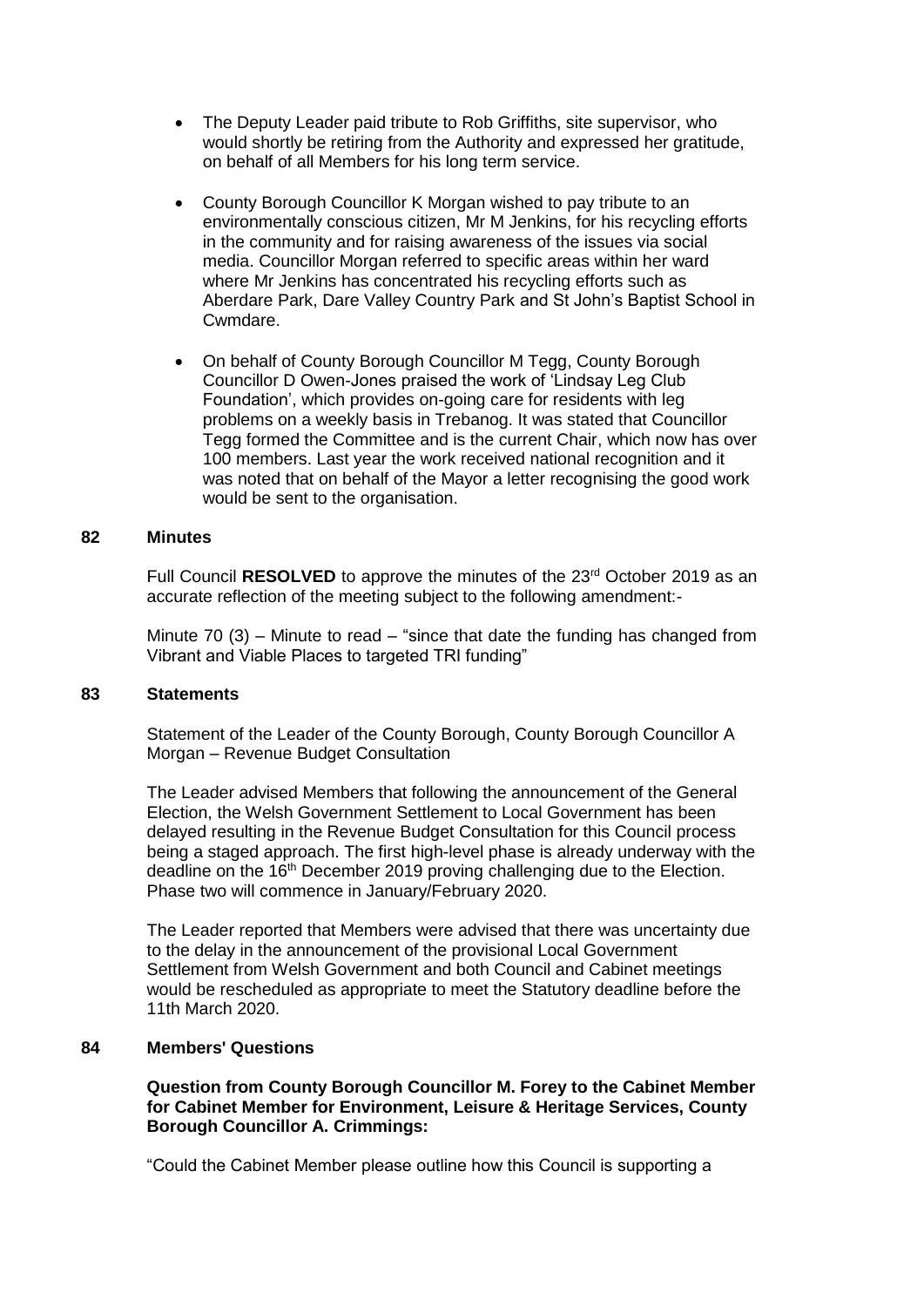Healthy and Active RCT"

## **Response from County Borough Councillor A Crimmings**:

"Councillor Crimmings advised she was pleased to support a healthy Rhondda Cynon Taf in line with the three primary focuses – investment, schools and community

The Cabinet Member outlined the five-year "invest to save" programme in the Councils fitness and leisure facilities, which has seen Leisure for Life memberships consistently rise above the 10,000 target, and leisure centres exceed its visitor figures in 2018/19. The capital investment programme has also provided an upgrading of 111 (51%) of the Councils outdoor play facilities, and the development of 14 new artificial pitches, which has enabled further external funding of over £500K to be accessed.

In addition, Councillor Crimmings advised that the Sports and Health Development teams work in partnership to deliver a wide range of grant funded supported services for the more inactive residents such as the 'Get Out Get Active' scheme.

Councillor Crimmings reminded Members that Leisure works closely with schools and school staff to ensure that children have the physical literacy skills and opportunities to be active for life. This includes working in partnership to develop and manage facilities as part of the 21st Century Schools Investment Programme such as Aberdare Community School and the Ron Jones athletics stadium, and artificial pitches at Tonyrefail, Garth Olwg, Y Pant, Brycelynnog and Nantgwyn schools. The Council supports 50 Young Ambassadors in schools, who develop their own skills through providing opportunities for their peers to engage in regular physical activity, and delivers a comprehensive junior school-swimming programme.

In conclusion Councillor Crimmings referred to the Council accessing grant funding to enable it to work with a wide range of partners in the development of new sustainable community based sport and physical activity opportunities. These include the 'Superagers' project in partnership with Bridgend and Merthyr Councils, Cwm Taf Morgannwg Public Health team, and the voluntary sector to develop increased community capacity to deliver sustainable exercise opportunities for older residents and the development of outdoor groups.

The service works with our colleges and universities to recruit and deploy nearly 200 volunteers into community sport and school settings annually, and increases community physical activity opportunities through providing training, community chest grants, and club support. In addition to expanding the traditional sports clubs, examples include supporting the Women's Institute in Llantwit Fardre to deliver sustainable walking netball sessions".

#### **County Borough Councillor M Forey had no supplementary question to the Cabinet Member for Environment, Leisure & Heritage Services.**

## **2. Question from County Borough Councillor K Morgan to the Leader of the Council, County Borough Councillor A. Morgan:**

"Will the Leader make a statement regarding Highways Investment in Hirwaun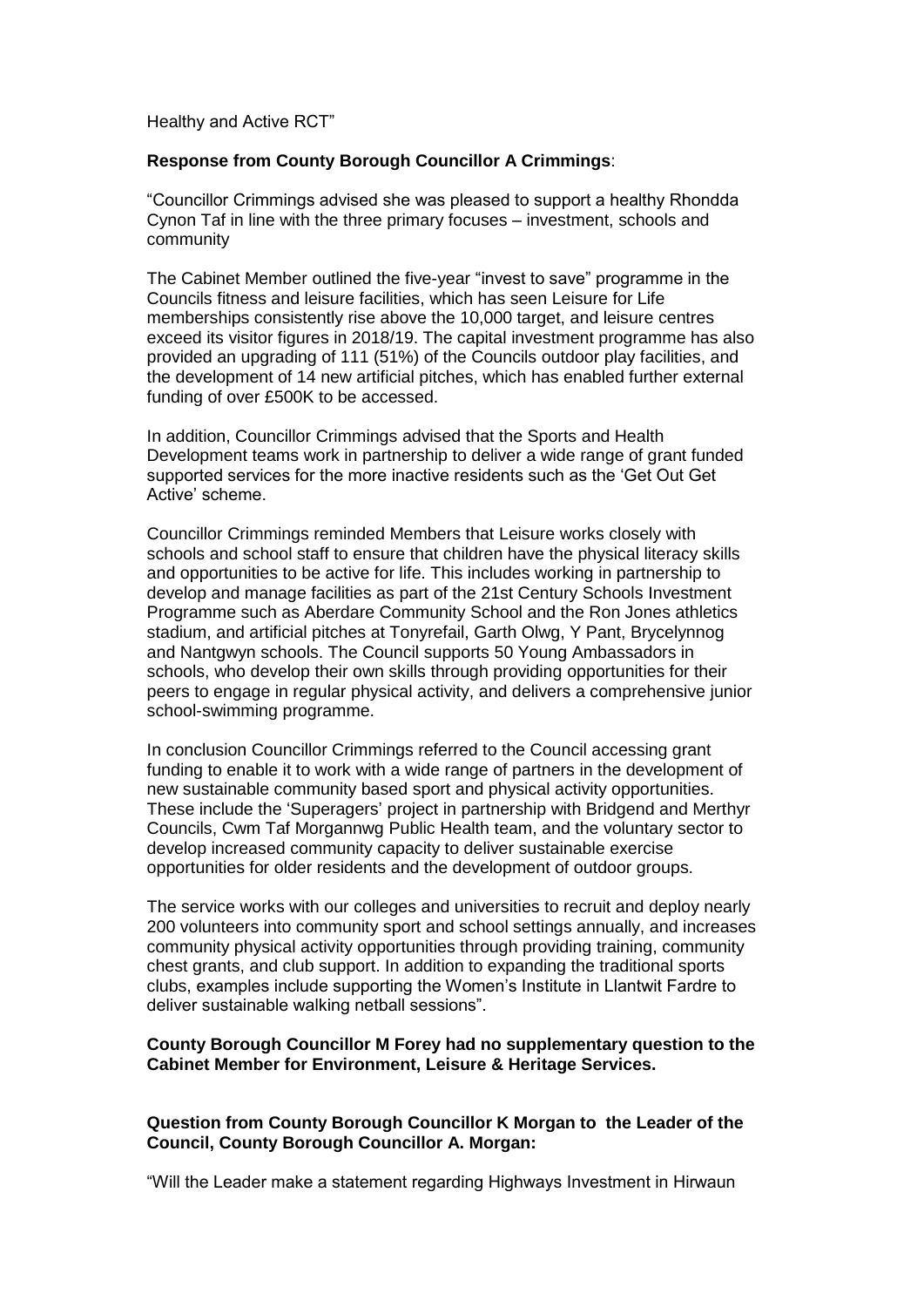please?"

## **Response from County Borough Councillor A Morgan:**

"Councillor A Morgan stated that since 2011 the Council has invested a total of £791,869.70 in this area across the Hirwaun ward.

This financial year has seen an investment of £336,649 for carriageways, footways and structures, with the remaining £447,226.45 in highway improvements since 2011.

## **Supplementary question from County Borough Councillor K Morgan:**

"Councillor Morgan welcomed regular maintenance work but stressed there is a lack of investment in villages and towns and an over-reliance on the planning system and on accident statistics which promotes a 'reactive' response. Councillor Morgan asked for a more proactive traffic management system."

## **Response from County Borough Councillor A Morgan:**

"Councillor Morgan explained that funding is targeted to areas where there are high numbers of accidents recorded and a significant part of the funding has been allocated to new digital cameras which can be used as evidence to prosecute drivers. Councillor Morgan advised that specific areas of concern can be looked at such as the duelling of the Head of the Valleys roundabout and the 'rat runs' through the village of Hirwaun."

## **3. Question from County Borough Councillor S. Morgans to the Cabinet Member for Enterprise Development and Housing, County Borough Councillor D R Bevan:**

"Could the Cabinet Member please outline what steps this Council is taking to support businesses and the local economy across Rhondda Cynon Taf?"

"Before responding, Councillor Bevan wished Councillor Morgan's mother a speedy recovery. He advised that the Council is committed to the growth and regeneration of the County Borough and provides a targeted, focussed and coordinated package of support for businesses including the Enterprise Investment Fund which, through £250,000 annual investment provides financial assistance for Small and Medium Sized Enterprises (SMEs) as well as existing businesses.

Councillor Bevan provided detail of the Town Centre Maintenance Grant, a scheme which has to date approved £121,000 of investment across the County's towns. He referred to the Targeted Regeneration Investment Programme which has supported improvements to commercial premises and the creation of residential units within Pontypridd Town Centre and to the development of the YMCA as well as the £9.3 million investment to create much needed new modern factory units in Coed Ely.

In conclusion, Councillor Bevan provided details of the Business Improvement District (BID), a successful mechanism by which traders determine what is needed and raising a levy. With support from Welsh Government funding, the Council has been supporting further BID developments such as in Treorchy and a further process next year in Aberdare. He referred to the support centre which had recently been opened by himself and the Deputy Leader which will offer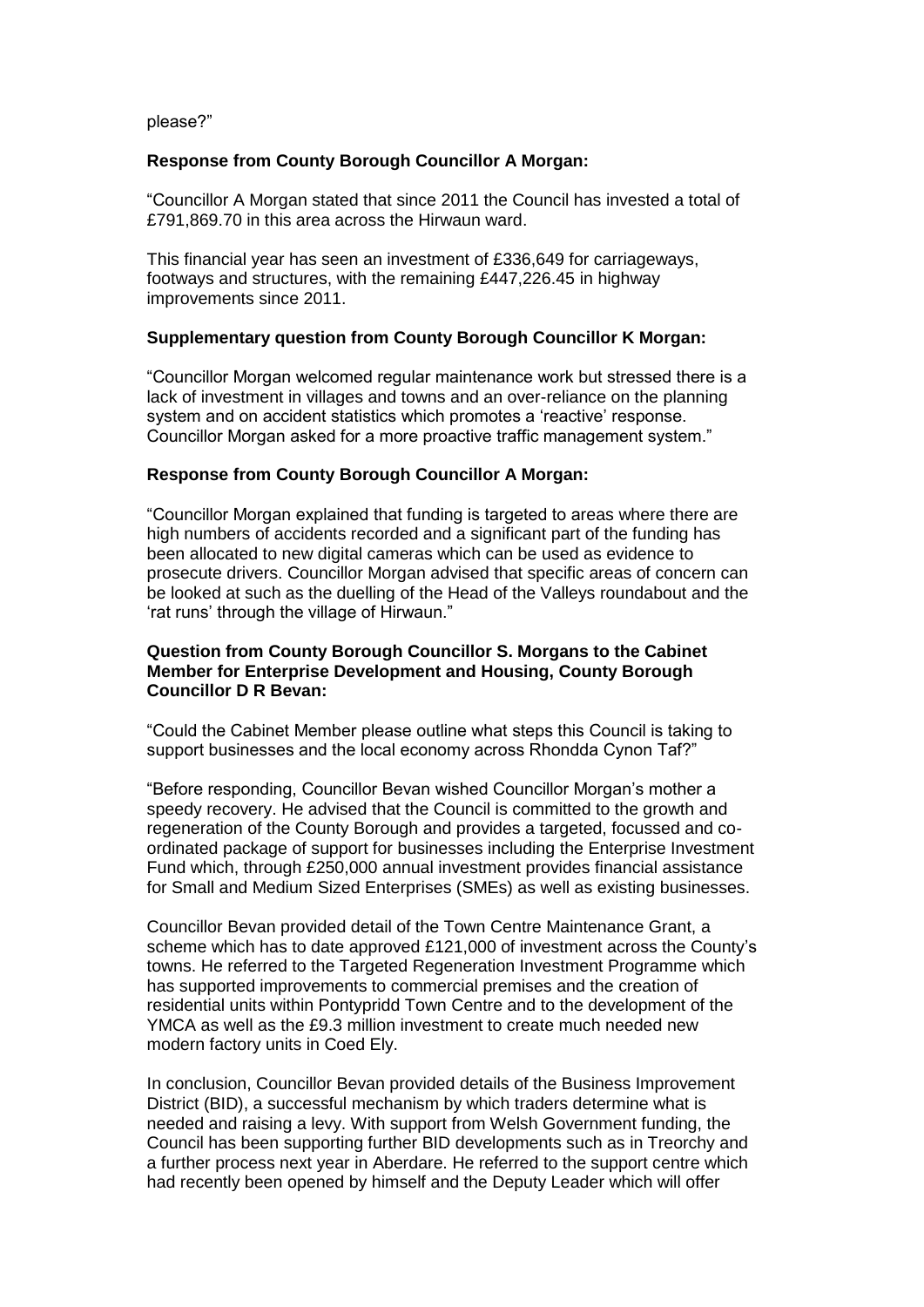significant advice to businesses."

# **County Borough Councillor S Morgans had no supplementary question to the Cabinet Member for Enterprise Development and Housing.**

# **4. Question from County Borough Councillor D Grehan to the Leader of the Council, County Borough Councillor A. Morgan:**

"Hoffwn i wneud cais i'r aelod cabinet priodol i wneud datganiad ar bolisi 'r cyngor ar oleuadau stryd."

"I'd like to ask the relevant cabinet member to make a statement on the Council's policy on street lights."

# **Response from County Borough Councillor A Morgan:**

"Councillor Morgan informed Members that in May 2014 and in response to budget restrictions, the Council decided that with the exception of sensitive areas such as town centres and junctions, a part night lighting regime, between 12pm and 5am, would be introduced to assist highway users. Councillor Morgan reminded Members that the Council has no statutory duty to provide street lighting.

Councillor Morgan added that the Council is converting its entire stock of street lighting to further its revenue savings."

# **Supplementary question from County Borough Councillor D Grehan:**

"Councillor Grehan asked the Leader whether the Council could assist two residents in his ward who work for the emergency services, one a police officer, the other a nurse who have concerns about returning home from work in the dark due to the part night lighting regime. Councillor Grehan added that the police officer has been followed home from Cardiff in the past."

# **Response from County Borough Councillor A Morgan:**

"Councillor Morgan asked Councillor Grehan for further information on the specific cases but added that should lights be moved in some areas the lights would go out in others. Councillor Morgan hoped South Wales Police had investigated the concern of the police officer being followed home".

## **5**. **Question from County Borough Councillor P. Jarman to the Leader of the Council, County Borough Councillor A. Morgan:**

"What is the purpose of the WLGA"

# **Response from County Borough Councillor A Morgan:**

" County Borough Councillor A Morgan provided an overview of the WLGA's role:-

- The WLGA promotes the important role of local government to Assembly Members and seeks to enhance and protect councils' reputation and secure positive change to legislation;
- Much of the WLGA's work is focussed on the National Assembly for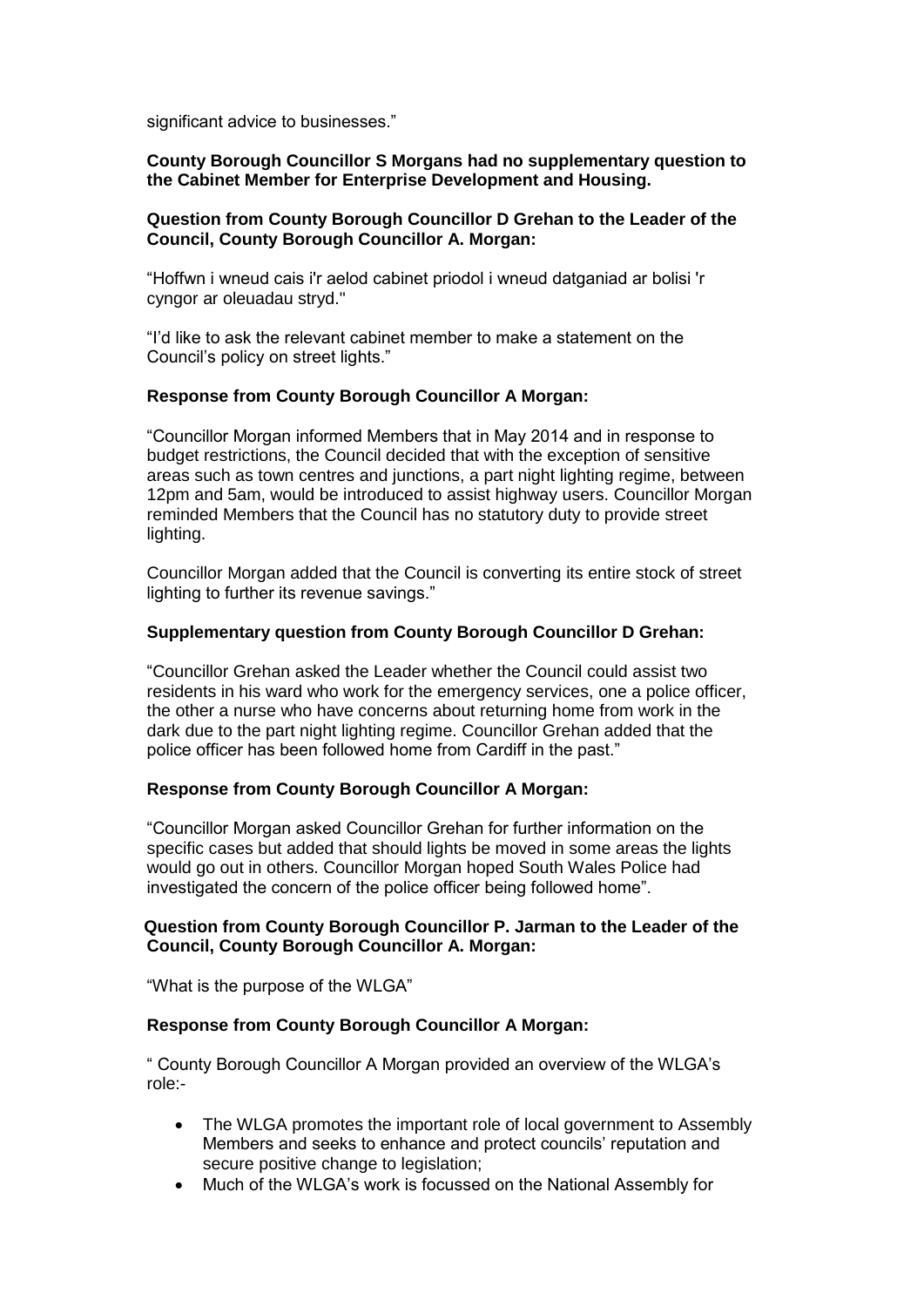Wales, the Welsh Government and other national stakeholders and partners. The WLGA also liaises with the Wales Office and works closely with the LGA in London in seeking to influence non-devolved policies and legislation and, in particular, responding to developments around Brexit. The WLGA's work involves engagement with Ministers, National Assembly Members, and other national and governmental organisations;

- The WLGA represents all 22 Local Authorities who work well together;
- Key areas of work include bilateral meetings between WLGA Spokespersons, Cabinet Secretaries and Ministers.

## **Supplementary question from County Borough Councillor P Jarman:**

"Councillor Jarman pointed out that as one of sixty six backbenchers she couldn't recall the Executive reporting back in detail from the WLGA by way of regular bulletins. Councillor Jarman referenced the election of a new WLGA Leader on Friday and a recent WLGA debate on CJC's and she asked for an explanation as to what are the CJC's, what are their functions and when will they be set up?"

## **Response from County Borough Councillor A Morgan:**

"Councillor Morgan explained that discussions are ongoing but he referred to the availability of a 451 page guidance document and the terms of reference for those Bodies which the Local Authorities have co-produced. In terms of feedback, Councillor Morgan advised that the process is the same as it is with the Council's Cabinet meetings, agendas and reports are published in advance of the meeting on the Council website for public access and anyone can attend the meeting."

## **6. Question from County Borough Councillor E. Griffiths to the Cabinet Member for Environment, Leisure & Heritage Services, County Borough Councillor A. Crimmings:**

"Can you make a statement outlining what steps are being taken to expand the network of public charging points for electric vehicles across the Authority, and what is the timescale of expansion, in response to the growing demand and usage of electric and hybrid cars?"

# **Response from County Borough Councillor A Crimmings:**

"Councillor Crimmings advised that this is an area of development and a number of options are currently being considered by the Council. Councillor Crimmings reminded Members that the Overview & Scrutiny Working Group had undertaken a detailed review of the development of the infrastructure to support low carbon vehicle ownership in RCT as a result of a Notice of Motion which had been proposed and seconded by Councillors M Griffiths and J Bonetto respectively. The recommendations have been since reported to Council and Cabinet will shortly deliver its response to those recommendations".

#### **Supplementary question from County Borough Councillor E Griffiths:**

"Councillor Griffiths asked why this Council has not taken advantage of the funding available as other Local Authorities have, such as Monmouthshire Council which has benefitted from £500K. Councillor Griffiths acknowledged that although some work has been done in RCT the Council has not developed this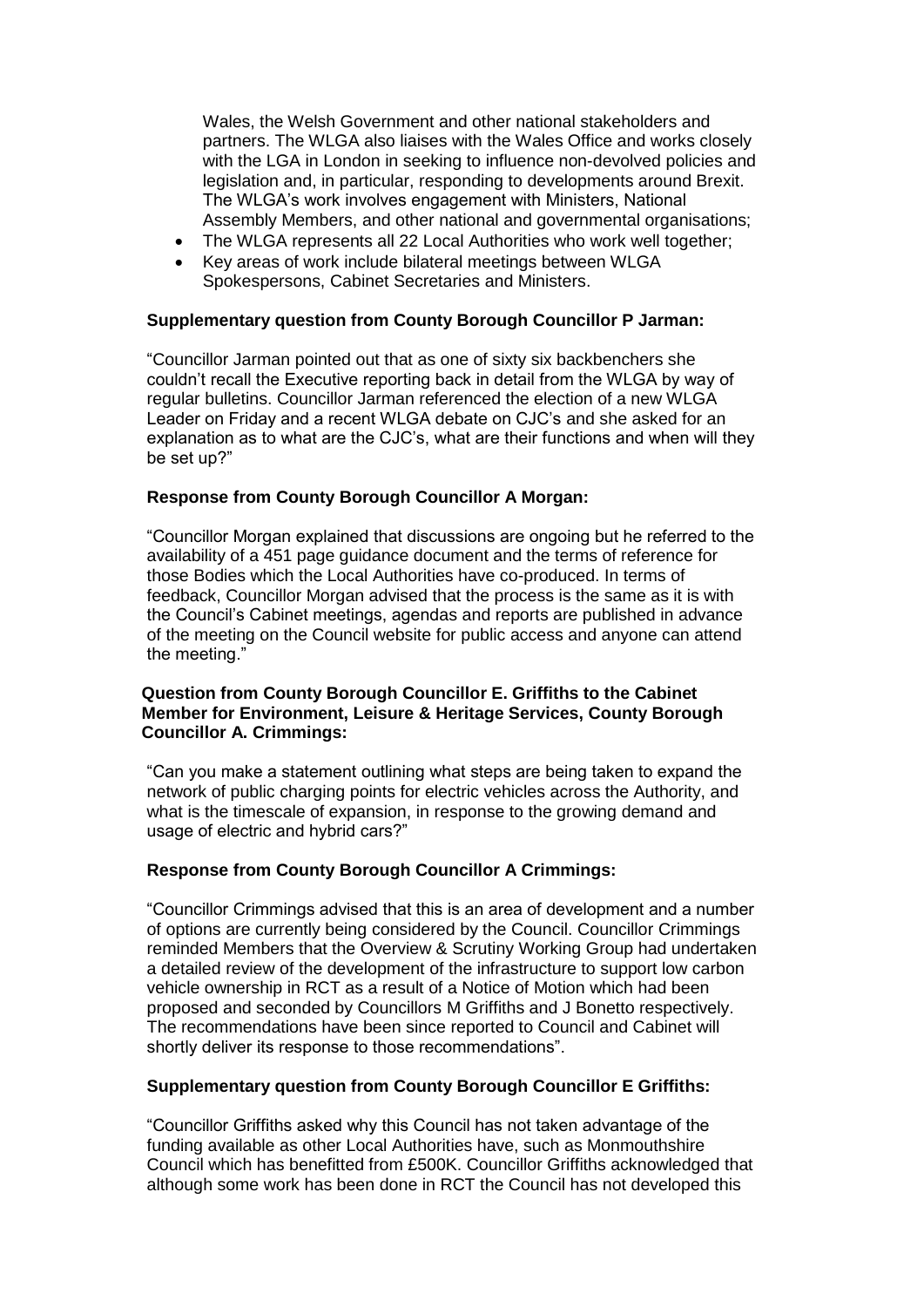work"

## **Response from County Borough Councillor A Crimmings:**

"Councillor Crimmings confirmed that as the uptake of Low Carbon Vehicles is low in RCT and the technology and infrastructure is developing so quickly, the Council is evaluating the options available to it"

#### **85 State of the County Borough Debate**

In accordance with Council Procedure Rule 13.2 the Presiding Officer stated that he would invite the Leader to address Council following which the Leader would respond to Members' comments on his Annual Report.

The Leader opened his address by stating that this debate was in the context of the Council's Corporate Plan and the Council's delivery against those objectives. He reminded Members that the Council had recently considered its progress in relation to these areas and is currently consulting a new draft Corporate Plan with residents. The Leader urged Members to have their say and to encourage their residents to do the same to make a difference in the areas that matter most to our communities.

The Leader advised Members that following nine years of austerity, education and social care continue to be priorities, even though these services are under pressure through factors such as teachers' pay and pension costs, an increasingly longer-living population with more complex needs, and inflation.

#### **Social Services**

Members were advised that the Council continues to make good progress in modernising the care system that is provided for older residents in the County, and it was confirmed that the Maesyffynnon development in Aberaman is due to open in the New Year. Construction is also making good progress on the Pontypridd Extra Care scheme in the Graig, whilst design options for Porth and Treorchy are being worked through. The Leader outlined the award winning Stay Well @ Home service, which continues to help our Health Service by supporting people to remain in their own homes and leave hospital as soon as possible. In 18/19, the service supported 664 referrals and had supported a further 261 between April and October of this year.

Members were informed that through the Transition Fund recently acquired, the service will be expanded through the SW@H Rapid Response, which will enable a range of community-based professionals to provide a same-day service to help people live at home. It is targeted at those who do not need to go to hospital but need extra support to manage at home. The Leader referred to another scheme to be launched through the funding, which will be an enhancement of the Assistive Technology Lifeline – providing a 24-hour, 365 day rapid response service to respond to residents who have fallen or called for assistance via their pendent. Again, this supports people to live independently and provides reassurance that help is always at hand.

The Leader stated that Council is currently delivering 1,360 Homecare packages totalling 16,528 hours per week, along with 565 Direct Payments consisting of 169 children and 396 adults at a total of 9,431 hours per week. So far this year the Council has delivered 190 Disabled Facilities Grants to 174 adults and 16 children, last year it delivered 379 and 310 the year before that. The ENABLE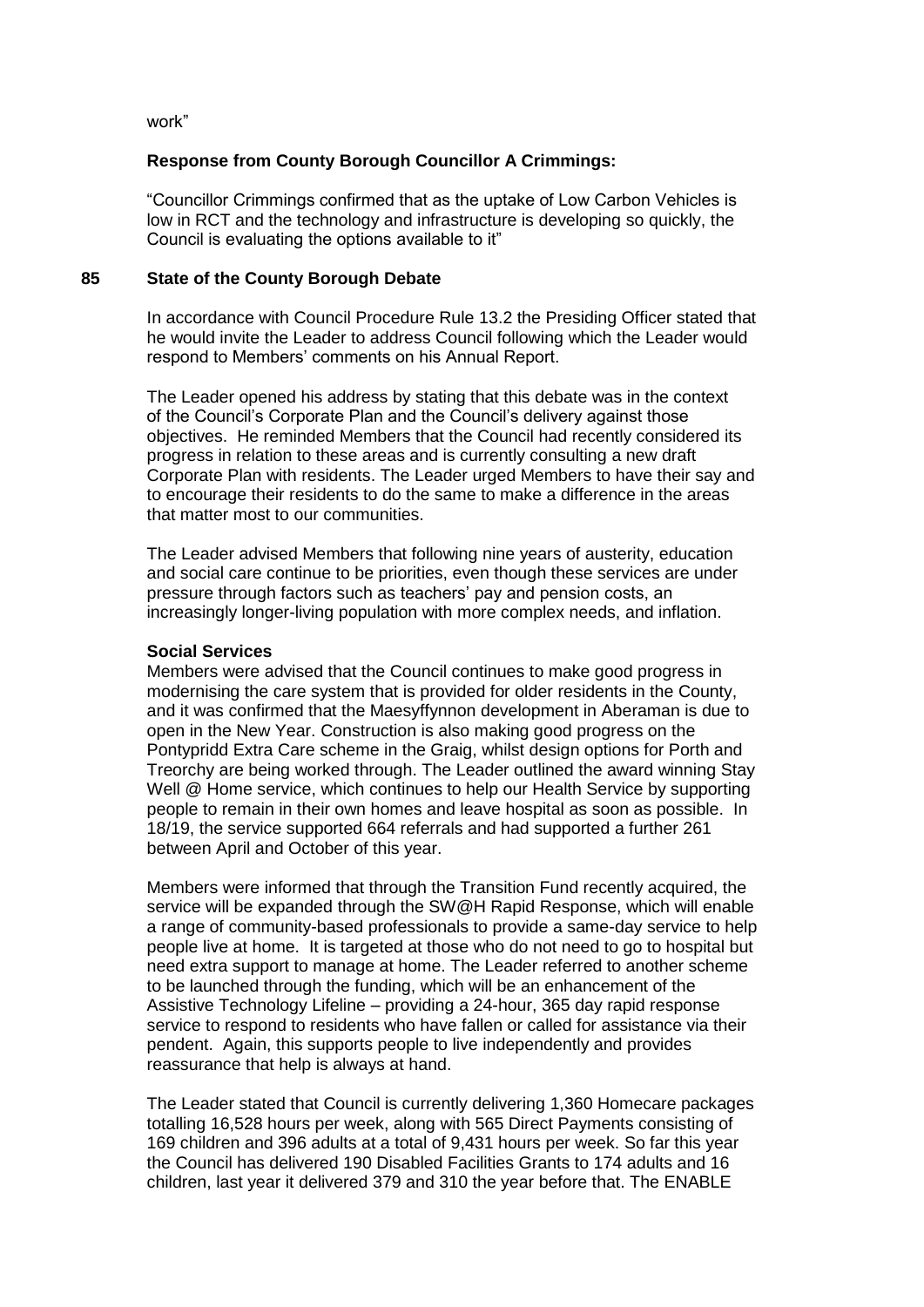grant has supported 1,423 people since 2017 at a cost of £316k. So far this year the scheme has supported 197 people at a cost of £76,000. To date £45k has been spent on the Council's Handyperson scheme compared with 2017/18 and 2018/29 in which £60k was spent. Twenty two Maintenance Repair Assistance Grants have been completed so far this year at a spend of £102,778.

The Leader took the opportunity to discuss the Council's Resilient Families service which continues to provide support for families in crisis, with 1,608 referrals in 18/19 (34% more than expected). Of these, 398 were self-referrals, 42 were direct referrals from DCT; and 306 were step-downs. Only 6% of referrals required escalation. The Leader added that so far this year there have been 1011 referrals to the RFS, 222 of which are self-referrals, 7 direct referrals from DCT and 265 stepped down. Again, 6% have been stepped up to Children's Services.

Members were informed that whilst still higher than many other LAs, RCT's Children Looked After numbers have not seen the increase that many other Local Authorities. CLA numbers across Wales have been on an upward trend over the last few months with a 3% increase on what was reported in March 2019. Recently published All Wales data shows that 14 out of the 22 Authorities experienced an increase in their CLA numbers per 10,000 – RCT's remained the same.

# **Education**

The Leader stated that in terms of attainment, performance in RCT schools has remained broadly similar at Foundation, Key Stage 2 and Key Stage 3 phases. At Foundation Phase, the Wales average for the Outcome Indicator has reduced by 2.6% points to 80.0%, primarily due to the implementation of new outcomes in the Assessment Framework. However, the gap between eFSM and nFSM pupils has increased over the most recent year, as it has at KS2 level as well, where there has also been a slight increase in the gap between boys and girls. The Leader added that at KS3, however, the gap between eFSM and nFSM has narrowed, although the gap between boys and girls has increased across all core subjects.

The Leader reminded Members that the Welsh Government has introduced new interim KS4 measures that are intended to better capture the whole learning experience and progress of learners. The provisional outcomes suggest that A\*- C grades gained by RCT pupils has increased by 1.2% points and those achieving A\*-G grades has also increased by 0.8% points. At A-Level, 96.1% of learners achieved A-E grade outcomes with 70.3% securing A\*-C grades. Nearly 20% attained A\*-A grades and the number of learners gaining the Level 3 threshold was 98.3% - 2.1% points up on 2018.

The Leader assured Members that the Council continues to closely monitor attainment and performance at all Phases and realises that this is an area for improvement. Similarly, the Council recognises that there is room for improvement with attendance, particularly at Secondary School level. At Primary level, attendance is at 94.3% - down 0.3% from 16/17, although the gap between those eligible for Free School Meals and non-eligible pupils has narrowed to only 2.2%. Nevertheless, the 94.3% attendance rate is below our ambitious 95.1% target. Over the same period, Secondary School attendance has decreased 0.7% to 92.8% - meaning it is 1% below the national average level and also below our target of 94.1%. The gap between FSM and non FSM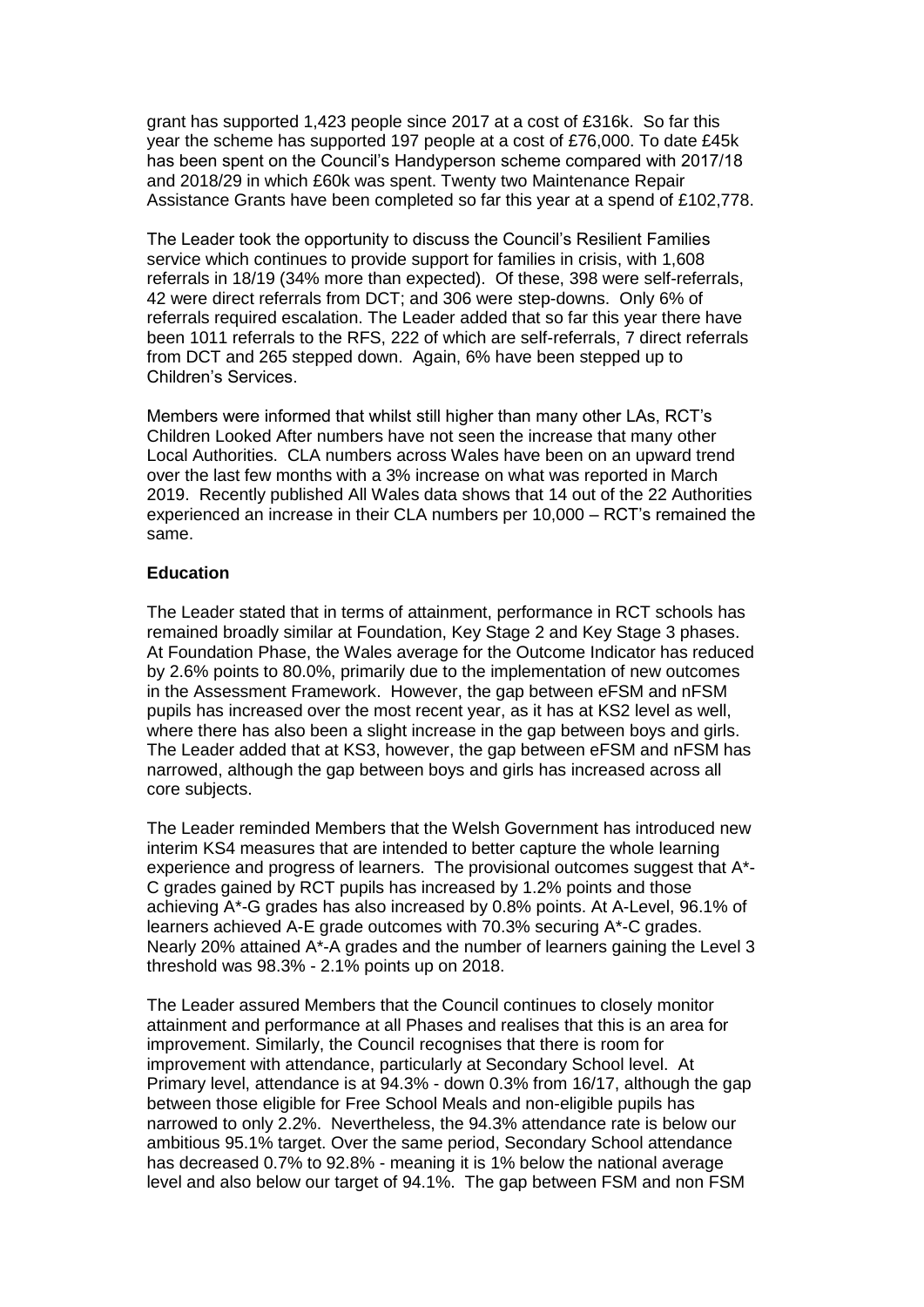has also narrowed slightly.

The Leader advised Members that Education remains a core priority area for the Council, as evidenced by its commitment to increasing the Schools Budget this year by £5.2m. The £173.4m Band A phase of the 21st Century Schools Programme has delivered brand new learning facilities in Tonyrefail, Tonypandy and Cwmaman to name a few, and the Council is now progressing the £168m Band B phase which will deliver new schools in the northern Cynon and Greater Pontypridd areas. Supplementing this is the annual programme of planned capital and revenue works, which in 2018 saw £9.7m in planned capital and £3m in revenue minor repair work carried out on schools across the County.

The Leader concluded his update in this sector by advising that the Council also has a strong commitment to improving Welsh medium provision across RCT, with significant investment committed to increasing the number of available places in the County. This includes new schools for Llyn-Y-Forwyn, Dolau and Cwm Rhondda, which builds on the extra capacity created at Garth Olwg and Llwyncelyn and to be delivered at Rhydywaun at YGG Aberdar.

## **Highways and Transport**

The Leader reported on the significant progress made with the programme of transport investment via annual capital programme and 3-year £23.5m programme. Over 2,000 carriageways, 370 footways and 39 structures have been improved since 2011/12 over 100 carriageways and 24 footways have been improved this year alone and 3 more structures will also be completed by the end of the financial year. He added that just 4.8% of roads required maintenance, which has contributed to a significant saving of £1.17m per year based on average claim cost in 18/19. The Bridge Condition Indicator rate is also now at 76%.

The Leader outlined a number of major schemes such as the A4119 improvements and the Cynon Gateway Scheme and he concluded that there have been significant discussions with Welsh Government regarding further funding.

#### **Leisure, Parks and Play Areas**

The Leader informed Members that 111 play areas have been enhanced since 2015 across all wards with 115 play areas, which are scheduled to be completed by the end of 2019/20, meaning 51% of the Council's stock will have received almost £4m of investment. A further £400k in improvement projects has also taken place across all 13 RCT Cemeteries.

The Leader advised Members that this is the second year of significant capital investment into parks infrastructure with over £1.5 million committed to date. Works include upgrading pitch drainage, improvements to gates, fences, walls, paths, ditches, culverts and structures and works to the camping site, bike trails and adventure park within Dare Valley Country Park. **Community Hubs**

The leader reminded Members that a number of Community Hubs have opened such as in Mountain Ash which has proven to be extremely popular with over 62,000 visits being recorded between June and October, with 34,470 library visits – double the number at the previous library. He added that in the Ferndale Hub, led by the Fern Partnership, 79 children have registered with the library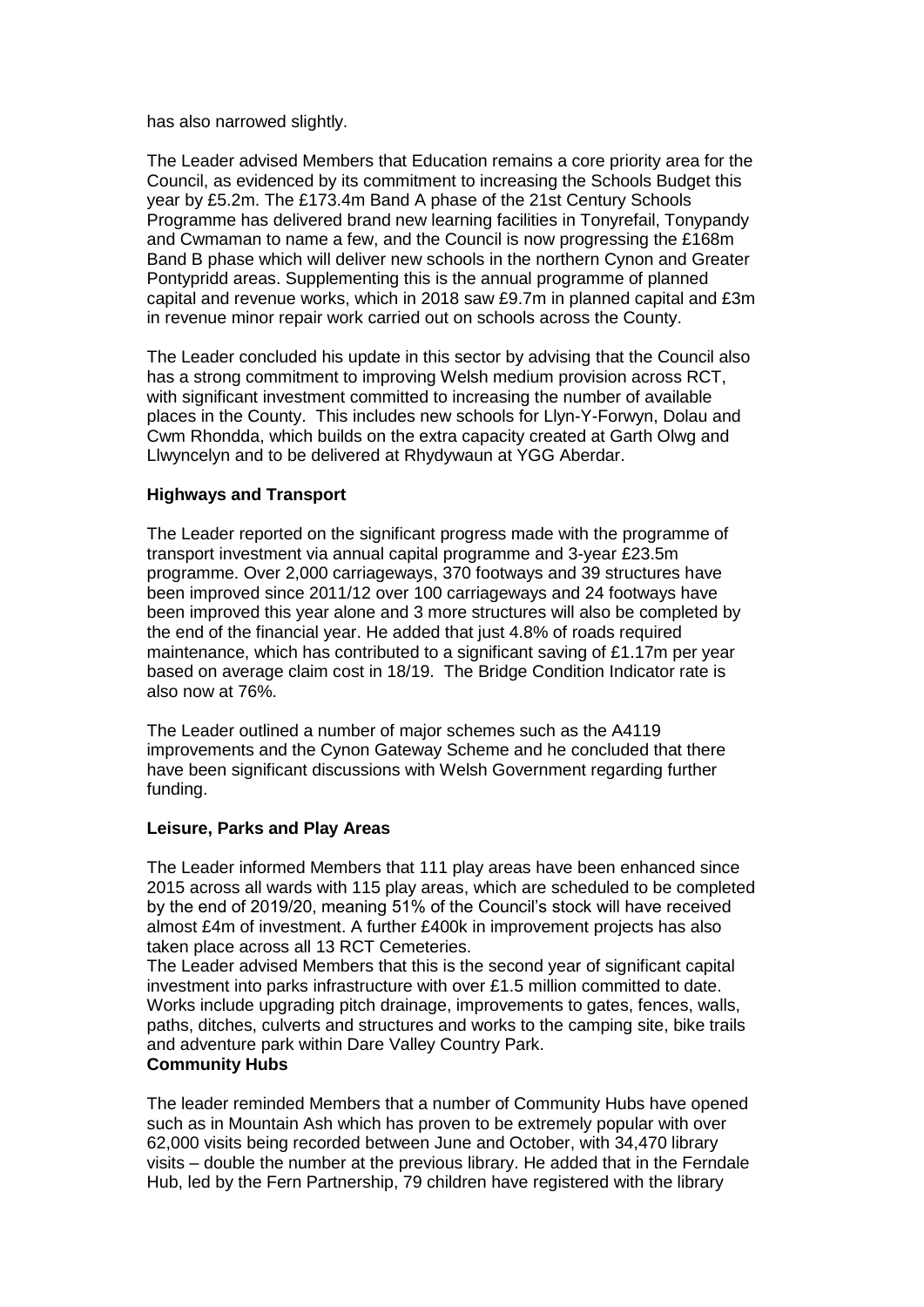since its opening with an overall increase in library visitor numbers of 41%. The Leader referenced Llys Cadwyn, which will house a Community Hub once completed, with a new library, café and One4All services.

## **Town Centres**

The Leader advised Members that the Council continues to demonstrate its ongoing commitment to supporting its town centres. A number of Christmas events are taking place with the free parking initiative, which will return this year – Tonypandy's event was last weekend and an event in Mountain Ash is next weekend.

The Leader confirmed that the Council has secured £1m of grant funding for the TRI programme to create new and improve existing high street premises and residential units. It has also recently approved a Business Rate Relief scheme to support up to 500 businesses across the County to pay their business rates in the next financial year.

# **Corporate Plan. Budget, Poverty and Environment**

The Leader reported that the investment and delivery of projects satisfies the aims of the Corporate Plan, with the current plan due to expire, the Council has initiated a consultation on the priorities over the next plan period. This has been launched alongside the first phase of the Council's annual budget consultation.

The Leader commented that the Council is not proposing any service cuts whatsoever and is looking to implement a Council Tax rise of 3%, which will almost certainly be the lowest in Wales for the second successive year. This Council has had the smallest overall rise in Council Tax of any Welsh Local Authority for the last four consecutive years. Other Local Authorities are more than double that figure.

The Leader stressed the importance of the Council being more environmentally responsible as an organisation to ensure that it can achieve its commitment to be carbon neutral by 2030. The Leader outlined the Council's environmentallyfriendly measures such as all the Council's 21<sup>st</sup> Century Schools are built to a high standard and with a reduced carbon footprint, all energy in Council buildings come from renewable sources and a significant number of street lights have been converted to energy efficient LED.

The Leader concluded his overview adding that over the next financial year, the Council would continue to progress these measures and focus on how the Council tackles poverty in its communities.

The Leader then responded to a number of questions /comments from Members, such as:-

- Improvements to the Council's service delivery through improved scrutiny measures;
- Valleys Lines and Metro timeline The Leader to raise the capacity issue with Transport for Wales who are performing well and are on target. Extended Sunday services;
- Heads of the Valleys A4065- The Leader assured Members that the scheme will continue on the grounds of road safety issues;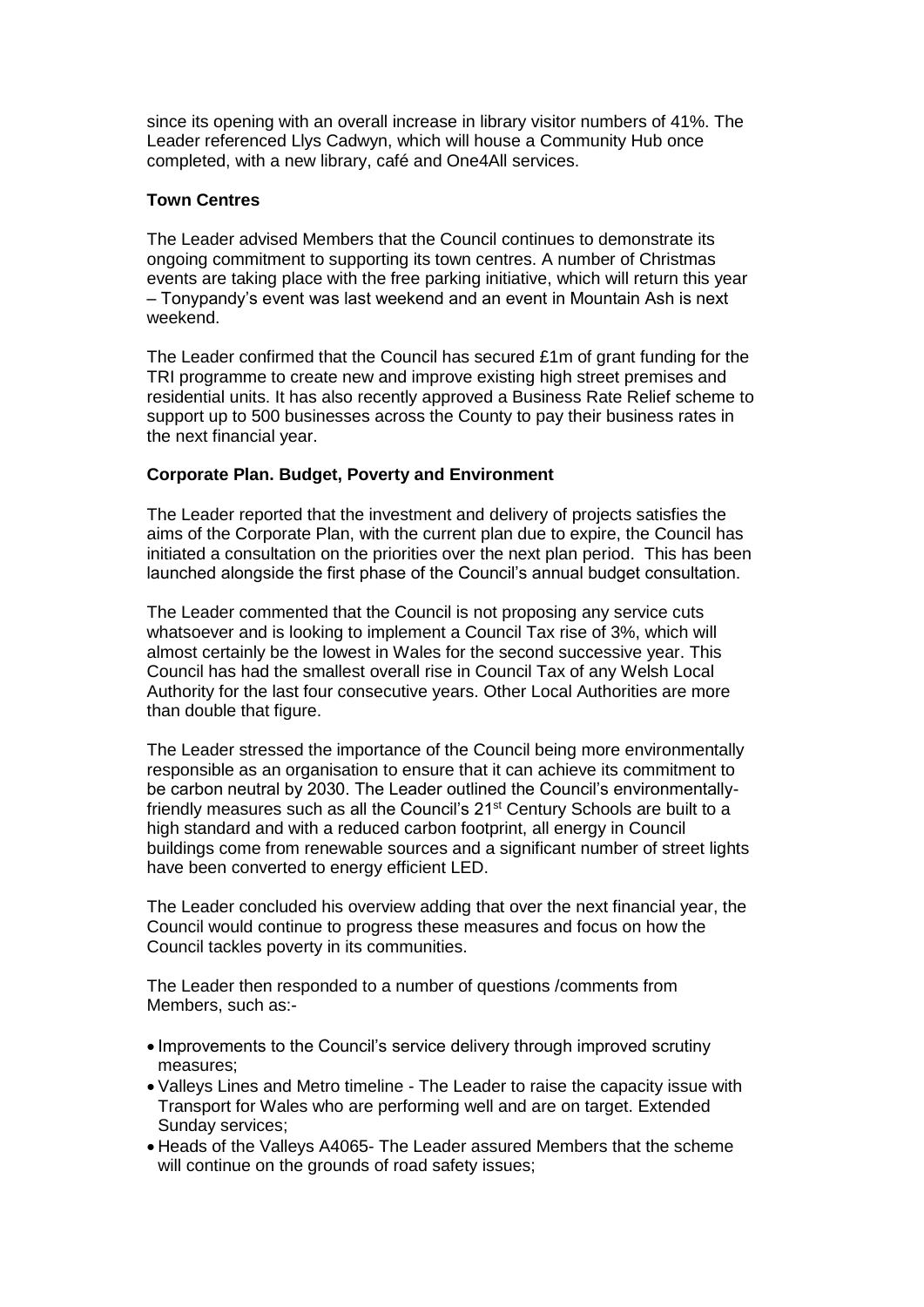- Update on the Coed-Ely Development The next 18 months will see significant improvements;
- Further interventions in place by the Council to address child poverty:-
	- $\triangleright$  Bring back into use Empty Properties for families;
		- Rhondda Fach minibus services to transport employees to their place of work;
		- Further interventions and measures will be brought forward to influence the Valleys Task Force.
- Tyntyla Footbridge update challenging due to its erosion and unstable ground, further details to be provided;
- Clarification on the Dare Valley Country Park improvements –Positive progress being taken forward with a number of developments to the park such as an increase in caravan pitches and a new adventure playground. The Leader confirmed that there is no connection between the investment and any future housing developments as the road is not a public highway.
- Rhondda Tunnel Remains a priority for the Council and funding is being sought from Welsh Government. Abernant tunnel is able to qualify for active travel funding.
- Porth Town Centre First capital project from City Deal funding will be for Porth town centre regeneration scheme and new transport hub, the first of many to come;
- School attendance Acknowledge the drop in attendance in both primary and secondary but need to consider the increase in term time holidays both locally and on a National level;
- Defibrillators Continued fundraising and roll out of defibrillators in Council buildings and libraries, support for campaign to have them in all schools;
- Recycling in RCT The Leader stressed the importance of education and involving children in the process, figures show an increase in the first four months of just under 70%;
- Bringing unadopted roads up to standard- Series of meetings with Welsh Government's Economic & Infrastructure Committee and Developers to tackle the issue.

# **86 Council Work Programme**

The Service Director Democratic Services and Communications provided Members with a brief update on the Council work programme advising that the following items would be considered at the January Council meeting:-

- A Political balance report following the result of the Bi-Election on the  $5<sup>th</sup>$ December 2019;
- An update report from the Climate Change Champion Member and Officer in respect of the work of the Climate Control Steering Group;
- A report on the Welsh Church Act Accounts; and
- Review of Polling Districts, Polling Places and Polling Stations 2019 –the report will provide the outcome of the statutory review of Polling Districts, Polling Places and Polling Stations within the area of the Local Authority and Parliamentary Constituencies of Cynon Valley, Pontypridd, Rhondda and Ogmore.

# **87 2019-2020 Mid Year Treasury Management Stewardship Report**

In accordance with the requirements of both the CIPFA Code of Practice on Treasury Management and the CIPFA Prudential Code for Capital Finance in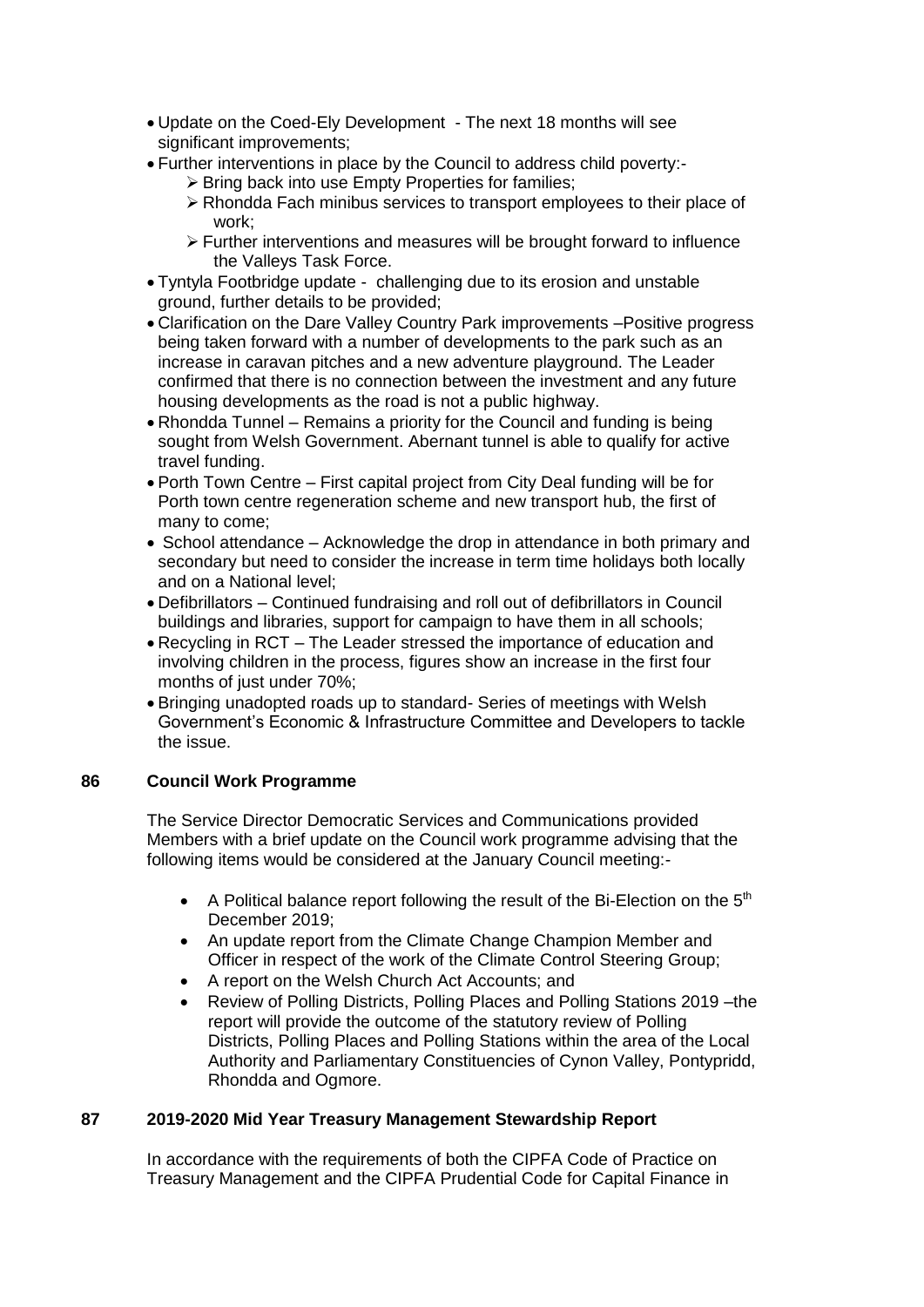Local Authorities, the Director of Finance and Digital Services provided Members with information on-

- The Council's Treasury Management activity during the first six months of 2019/20; and
- Prudential and Treasury indicators for the same period.

Following a discussion, it was **RESOLVED** to approve the content of the Report.

#### **88 Rhondda Cynon Taf Local Development Plan Review Report**

Through his report, the Director of Prosperity and Development provided Members with the opportunity to approve the content and conclusions of the Rhondda Cynon Taf LDP Review Report, which outlines the reasons for, and the need to begin the preparation of a revised LDP for Rhondda Cynon Taf. Members were advised that following agreement the RCT Local Development Plan Review report would be submitted to Welsh Government alongside and in line with the timetable as set out in the Revised LDP Draft Delivery Agreement.

Members were referred to Appendix 1 of the report which sets out the key considerations and conclusions of the formal full review of the LDP with the Director advising that subject to Council agreement, the next report for consideration would be the revised LDP Delivery agreement. This agreement sets out the most appropriate timetable (preparation and delivery of a revised LDP taking no longer than 3.5 years from commencement to its adoption), budget, staffing and other resources required to undertake the preparation of the a full revision of the LDP.

Following discussions it was **RESOLVED:**

- 1. To approve the content and conclusions of the Rhondda Cynon Taf LDP Review Report, which outlines the reasons for and the need to begin the preparation of a revised LDP for Rhondda Cynon Taf for the period 2020 to 2030, in line with the proposed Draft Delivery Agreement. This will then be submitted to Welsh Government alongside and in line with the timetable as set out in the associated Revised LDP Draft Delivery Agreement; and
- 2. To request that the Director of Prosperity and Development consider how the proposals from the Overview & Scrutiny Working Group, established to consider how future rail and transport infrastructure could develop in the future with the advent of the South Wales Metro from 2022, might compliment and contribute towards the LDP review by the Council.

## **89 Proposals for a Draft Delivery Agreement for the Rhondda Cynon Taf Revised Local Development Plan**

The Director of Prosperity and Development presented his report and sought Council' approval in respect of the Draft Delivery Agreement for the Revised Local Development Plan (LDP) for Rhondda Cynon Taf. The Director advised that the draft Delivery Agreement sets out the proposed timetable and proposed community involvement scheme for the preparation of a revised LDP.

The Director referred Members to the sections within the report which set out the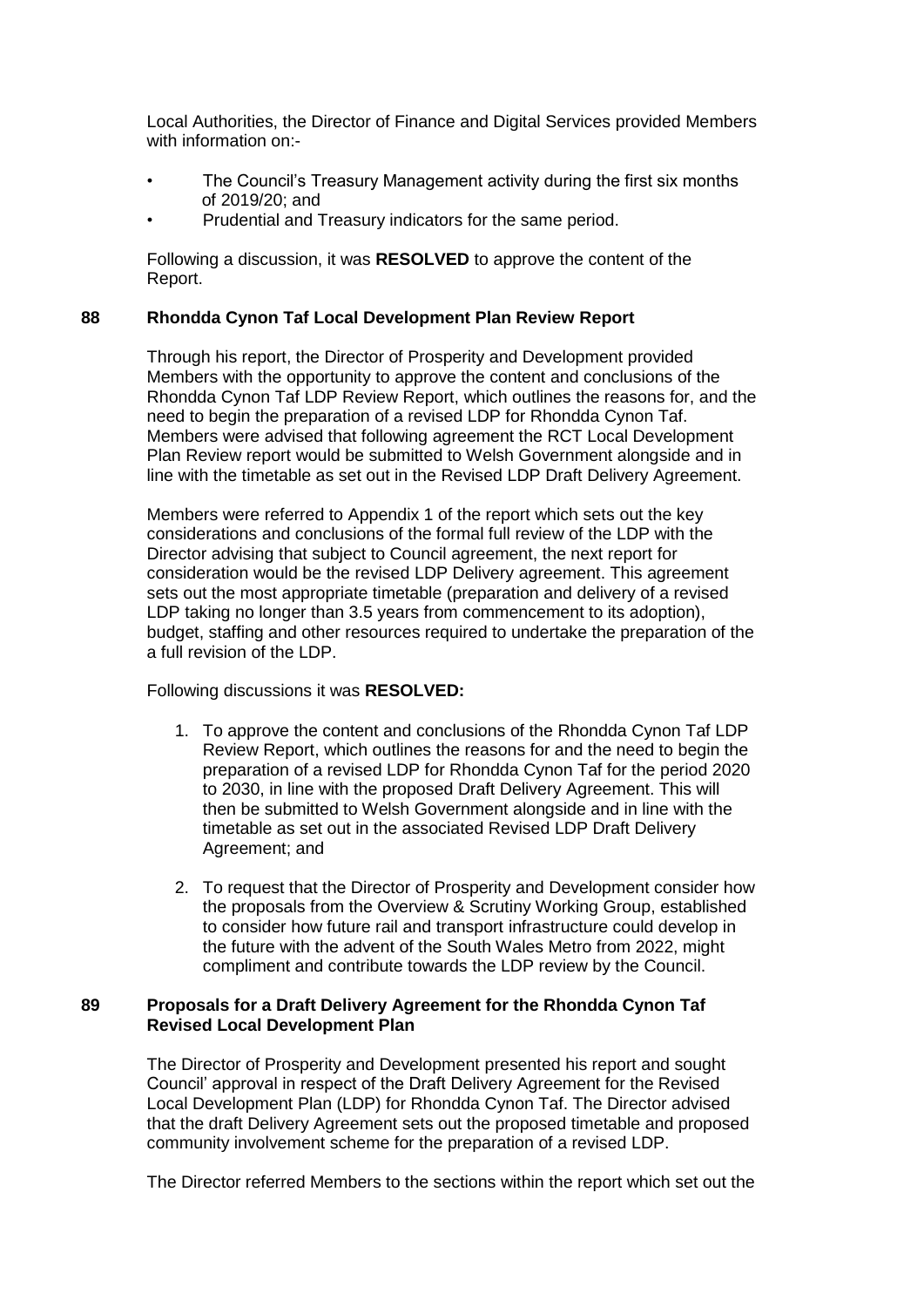fundamental elements of the draft Delivery Agreement for the RCT revised LDP, particularly the project management timetable, community involvement scheme, resources and a robust budget. He assured Members that consideration of the most current information would be undertaken for the preparation of a revised LDP.

Following consideration of the report of was **RESOLVED:**

- **1.** To approve the draft Delivery Agreement (DA) proposed for the Revised LDP for Rhondda Cynon Taf which outlines the timetable and method of community involvement and engagement for a revised Local Development Plan for RCT; and
- **2.** Agree its submission to Welsh Government for approval (in line with its timetable), alongside the LDP Review Report.

# **90 Licensing Act 2003 - New Statement of Licensing Policy 2020-2025**

The Director, Public Health, Protection & Community Services provided Members with the new Statement of Licensing Policy (Alcohol, Entertainment and Late Night Refreshment) 2020-2025. The Director advised that the policy is subject to review every five years and the date for formal review and publication of revisions is due, therefore it is necessary for the new policy to be adopted by Full Council with a view to it taking effect from the  $7<sup>th</sup>$  January 2020.

The Director referred Members to section 4 of the report, which provided a summary of key changes to the policy which have been incorporated into the new policy to reflect legislation.

Following discussions it was **RESOLVED**:

1. To approve the Statement of Policy (Alcohol, Entertainment and Late Night Refreshment) 2020-2025 as endorsed by Cabinet at its meeting on the 17<sup>th</sup> October 2019 with a view to the new Statement taking effect from the  $7<sup>th</sup>$  January 2020.

#### **91 Shared Community - Model Charter Revisions**

The Service Director Democratic Services and Communications advised Members of the revisions made to the 'Shared Community Model – Model Charter' as originally agreed at Council on the 12<sup>th</sup> January 2011. Members were advised that the revisions were in place to encompass the updates in legislation and to incorporate the principles and wellbeing goals of the Future Generations & Wellbeing Act.

The Service Director referred Members to section 5 of the report, which outlines how the Council is working in conjunction with the Community and Town Councils to strengthen partnerships through regular meetings and discussions around training needs and support. Members were advised that the launch of the new Members portal will facilitate improved communication with the Community Councils with the added resource of the Council's Democratic Services Committee.

Following consideration of the report it was **RESOLVED:**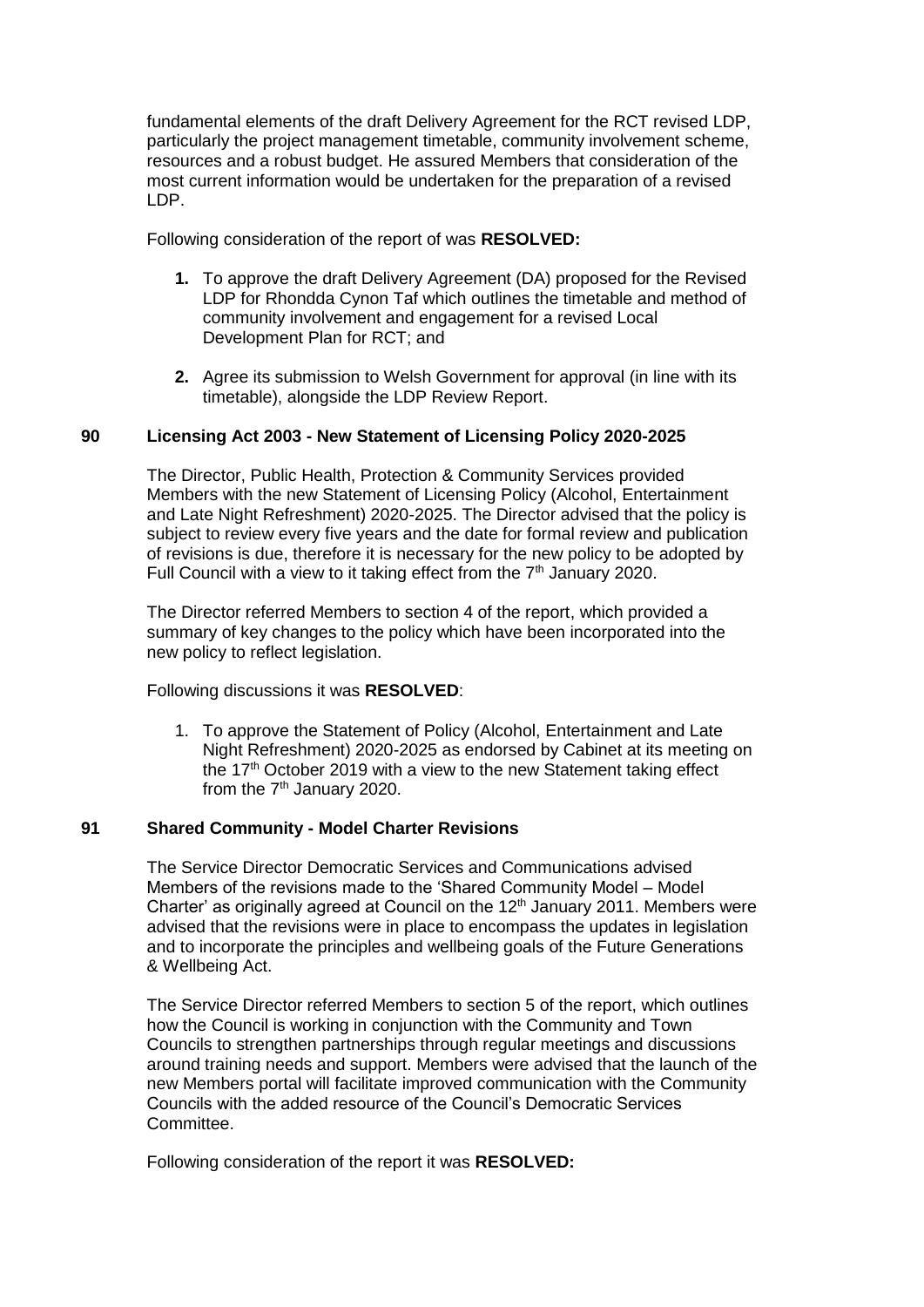- 1. To agree to the revisions to the "Model Charter" as attached to the report which had been tailored around the needs of the Authority and the Community & Town Councils within Rhondda Cynon Taf; and
- 2. To agree to the continuation of the Community Liaison Committee, chaired by the Cabinet Member for Council Business.

# **92 Food Register in Rhondda Cynon Taf - Notice of Motion Update**

The Service Director Democratic Services and Communications presented his report in which he advised Council of the findings and recommendations of the Scrutiny Working Group which was established to deal with a 'Food Register in RCT' following a Notice of Motion agreed by Council on the 24<sup>th</sup> October 2018. Members were informed that the Cabinet response to the recommendations would be reported to the Finance & Performance Scrutiny Committee in December 2019.

#### It was **RESOLVED:**

- **1.** To note the work of the Finance & Performance Scrutiny Committee in relation to the work undertaken following the Notice of Motion agreed at Council as outlined in Appendix 1 to the report; and
- **2.** Note that the five recommendations resulting from the Finance & Performance Scrutiny Committee were presented to Cabinet on the 17<sup>th</sup> October 2019 as set out in the original report.

#### **93 Notice of Motion**

A. The following Notice of Motion standing in the names of County Borough Councillors S. Rees, J. Bonetto, L. M. Adams, D. R. Bevan, H Boggis, S. Bradwick, J Brencher, A Calvert, G. Caple, A. Crimmings, A. Davies-Jones, L De- Vet, J Elliott, S.Evans, G. Jones, M Fidler Jones, M. Forey, A. Fox, E. George, M. Griffiths, J. Harries G. Holmes, G. Hopkins, G. W. Hughes, R. Lewis, W Lewis, C. Leyshon, A. Morgan, S. Morgans, M. A. Norris, D. Owen-Jones, S Pickering, S. Powell, S. Powderhill, A. Roberts, J. Rosser, G Stacey, M Tegg, G Thomas, W Treeby, R K Turner, M. Webber, D. Williams, T. Williams, C. J. Willis and R. Yeo

The use of fireworks has long been a tradition in our communities to celebrate events such as Bonfire Night and the New Year. The impact of Fire Works is increasingly a concern to residents who either own pets or to Armed Forces personnel suffering with PTSD.

RSPCA Cymru have launched a campaign to increase public awareness and reduce the potential for injury or distress to animals by proposing the adoption of a policy for the responsible sale of fireworks, including the potential for silent fireworks, which would achieve a compromise between allowing our communities to celebrate key events, while ensuring that these celebrations are conducted in a sensitive and respectful manner.

The Council therefore requests an Officer report for consideration by Cabinet, which outlines how this local authority may support the RSCPA Campaign by: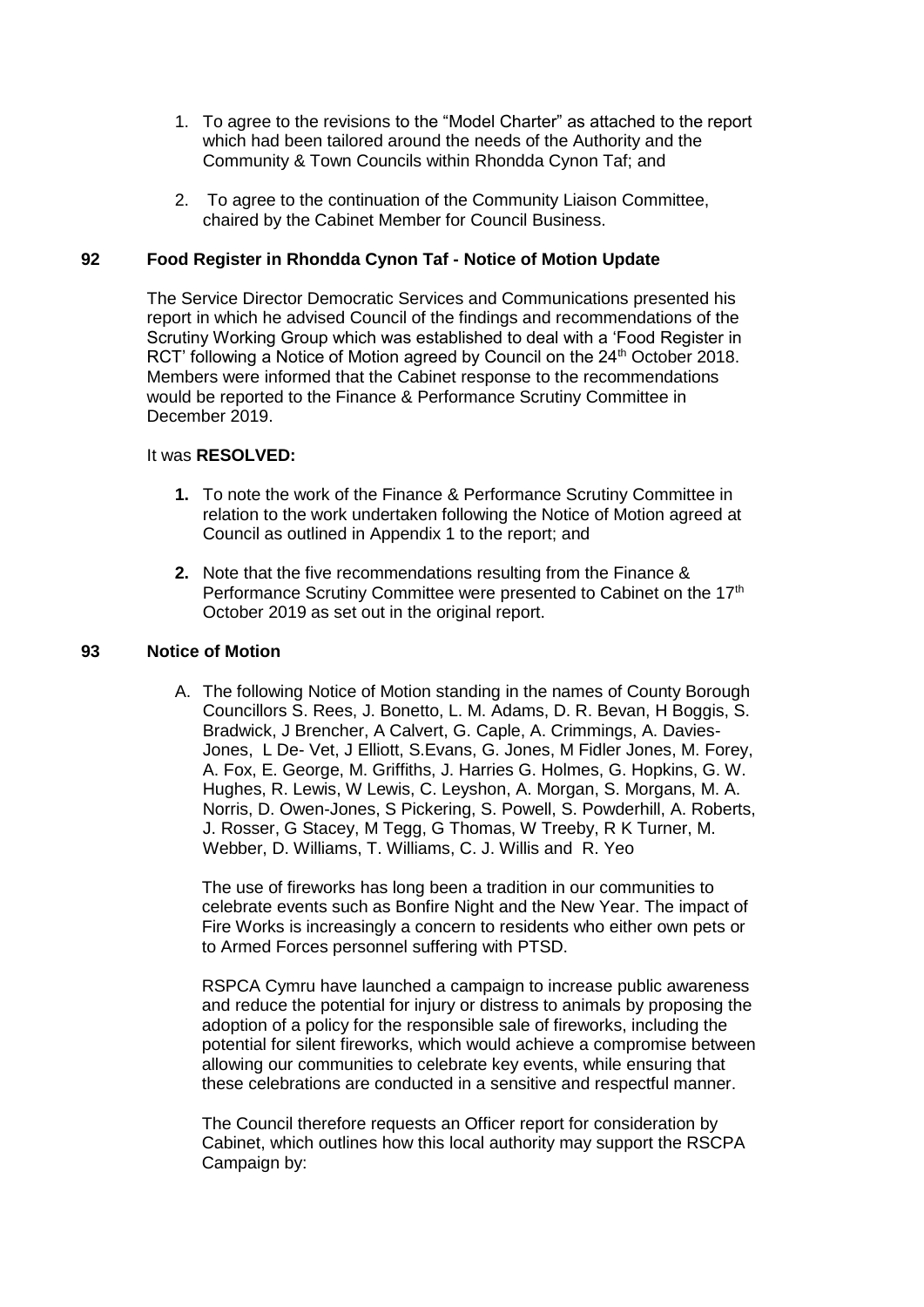·Considering a requirement for all public firework displays within the local authority boundaries to be advertised in advance of the event, allowing residents to take precautions for their animals and vulnerable people.

·Consider the development of a public awareness campaign about the impact of fireworks on animal welfare and vulnerable people – including the precautions that can be taken to mitigate risks.

- Consider encouraging local suppliers of fireworks to retail 'quieter' fireworks only for public display.

This Council also resolves to write to the Welsh Government, urging them to utilise any levers at their disposal to mitigate any negative impacts on animals and vulnerable people of the hosting of fireworks displays.

This Council notes the strong commitment already shown by the authority towards animal welfare through its support for the Lucy's Law campaign and to our Armed Forces community through the Armed Forces Covenant, with a cinema screening for veterans with PTSD recently being held at the Park and Dare Theatre on Bonfire Night. This Council notes the lead taken by the Nos Galan Committee, which has already agreed to review its use of fireworks for the 2020/2021 event.

At the meeting the Chair announced that in accordance with Council Procedure Rule 10.4.1 the following amendment to the Notice of Motion had been received from County Borough Councillors P Jarman (Proposer) & G R Davies (Seconder), E. Webster, J.Davies, J.Cullwick, J.Williams, A.Cox, H.Fychan, D.Grehan, E.Griffiths, K.Morgan, S.Rees Owen, M.Weaver, S.Evans, A. Chapman, L.Jones & E.Stephens

The use of fireworks has long been a tradition in our communities to celebrate events such as Bonfire Night and the New Year. The impact of Fire Works is increasingly a concern to residents who either own pets or are vulnerable people living with autism or Armed Forces personnel suffering with PTSD.

RSPCA Cymru have launched a campaign to increase public awareness and reduce the potential for injury or distress to animals by proposing the adoption of a policy for the responsible sale of fireworks, including the potential for silent fireworks, which would achieve a compromise between allowing our communities to celebrate key events, while ensuring that these celebrations are conducted in a sensitive and respectful manner.

The Council therefore requests an Officer report for consideration by Cabinet, which outlines how this local authority may support the RSCPA Campaign by:

·Considering a requirement for all public firework displays within the local authority boundaries to be advertised in advance of the event, allowing residents to take precautions for their animals and vulnerable people

·Consider the development of a public awareness campaign about the impact of fireworks on animal welfare and vulnerable people – including the precautions that can be taken to mitigate risks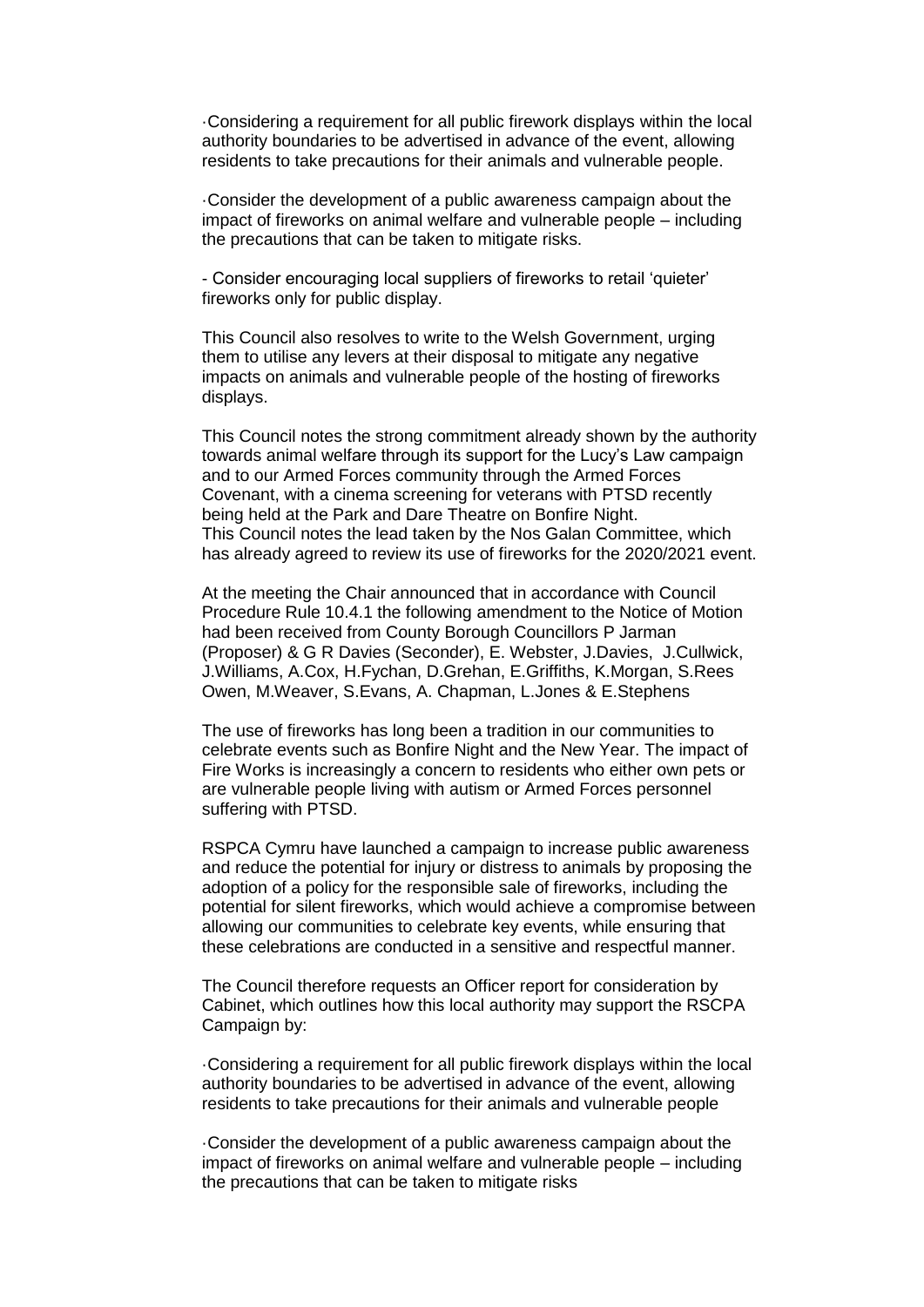-Consider encouraging local suppliers of fireworks to retail 'quieter' fireworks only for public display.

This Council also resolves to write to the Welsh Government, urging them to utilise any levers at their disposal to mitigate any negative impacts on animals and vulnerable people of the hosting of fireworks displays

This Council notes the strong commitment already by the authority towards animal welfare through its support for the Lucy's Law campaign and to our Armed Forces community through the Armed Forces Covenant, with a cinema screening for veterans with PTSD recently being held at the Park and Dare Theatre on Bonfire Night.

This Council notes the lead taken by the Nos Galan Committee, which has already agreed to review its use of fireworks for the 2020/2021 event.

Following discussion, it was proposed that the mover and seconder consider moving an alteration to the Motion to include reference to include the word 'autism'.

In accordance with the Council's Rules of Procedure 12.7, a vote was taken in respect of the amendment to the Notice of Motion and it was **RESOLVED** not to adopt the amendment.

(**Note:** County Borough Councillors P Jarman and J Davies wished to have it recorded that they voted to adopt the amendment to the Notice of Motion)

Following further discussion in respect of the substantive motion and in accordance with the Council Rules of Procedure 12.7, it was **RESOLVED** to adopt the motion as altered by the Proposer (Cllr S Rees) & Seconder (Cllr J Bonetto) and with the agreement of Full Council as follows:-

"The use of fireworks has long been a tradition in our communities to celebrate events such as Bonfire Night and the New Year. The impact of Fire Works is increasingly a concern to residents, those who have Autism, those who own pets or to Armed Forces personnel suffering with PTSD for example.

RSPCA Cymru have launched a campaign to increase public awareness and reduce the potential for injury or distress to animals by proposing the adoption of a policy for the responsible sale of fireworks, including the potential for silent fireworks, which would achieve a compromise between allowing our communities to celebrate key events, while ensuring that these celebrations are conducted in a sensitive and respectful manner.

The Council therefore requests an Officer report for consideration by Cabinet, which outlines how this local authority may support the RSCPA Campaign by:

· Considering a requirement for all public firework displays within the local authority boundaries to be advertised in advance of the event, allowing residents to take precautions for their animals and vulnerable